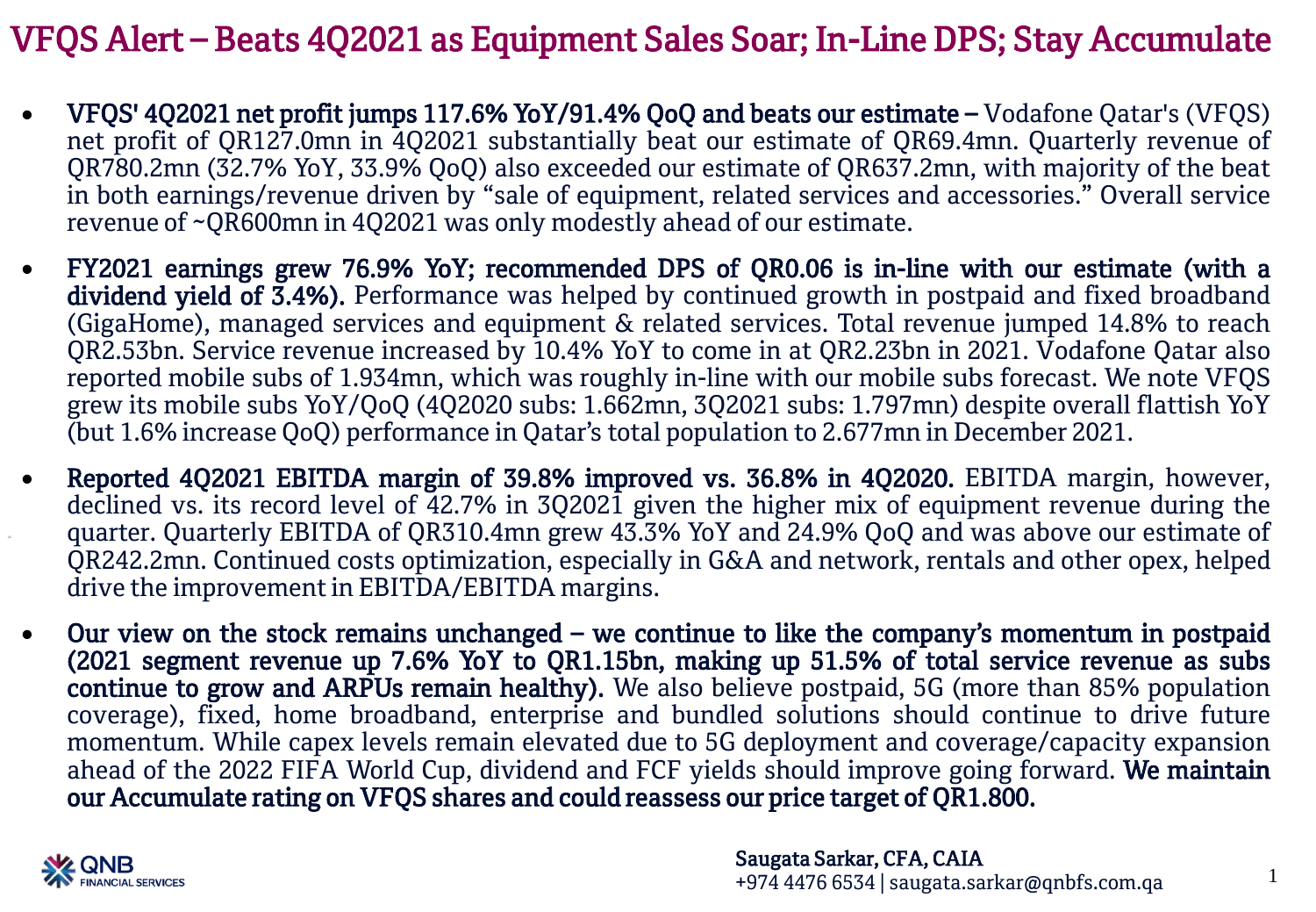## VFQS Alert – Beats 4Q2021 as Equipment Sales Soar; In-Line DPS; Stay Accumulate

| <b>INCOME STATEMENT</b>                                                     |                   | <b>4QCY20 A</b> | 3QCY21 A  | 4QCY21 A  | 4QCY21 E  | AvE      | YoY                  | QoQ         | <b>CY2020 A</b> | CY2021 A    | <b>CY2021 E</b> | AvE           | YoY         |
|-----------------------------------------------------------------------------|-------------------|-----------------|-----------|-----------|-----------|----------|----------------------|-------------|-----------------|-------------|-----------------|---------------|-------------|
| (In QR mn Unless Specified)                                                 |                   | 9%              |           | 34%       |           |          |                      |             |                 |             |                 |               |             |
| Revenue                                                                     |                   | 588.097         | 582.749   | 780.240   | 637.245   | 22.4%    | 32.7%                | 33.9%       | 2,199.624       | 2,525.918   | 2,382.923       | $6.0\%$       | 14.8%       |
|                                                                             | YoY Growth (%)    | 2.9%            | 8.0%      | 32.7%     | 8.4%      |          |                      |             | 3.5%            | 14.8%       | 8.3%            |               |             |
| Direct Costs (Interconnection & Other Opex)                                 |                   | (210.571)       | (184.936) | (320.870) | (223.036) | 43.9%    |                      | 52.4% 73.5% | (759.363)       | (884.605)   | (786.771)       |               | 12.4% 16.5% |
| as a % of Total Revenue (%)                                                 |                   | 35.8%           | 31.7%     | 41.1%     | 35.0%     |          |                      |             | 34.5%           | 35.0%       | 33.0%           |               |             |
| <b>Gross Profit (Loss)</b>                                                  |                   | 377.526         | 397.813   | 459.370   | 414.210   | 10.9%    | 21.7%                | 15.5%       | 1,440.261       | 1,641.313   | 1,596.153       |               | 2.8% 14.0%  |
|                                                                             | Gross Margin (%)  | 64.2%           | 68.3%     | 58.9%     | 65.0%     |          |                      |             | 65.5%           | 65.0%       | 67.0%           |               |             |
| Other Expenses (Employee and Other Expenses)<br>as a % of Total Revenue (%) |                   | (160.866)       | (149.241) | (148.989) | (172.056) | $-13.4%$ | $-7.4%$              | $-0.2%$     | (632.249)       | (610.787)   | (633.854)       | $-3.6%$       | $-3.4%$     |
|                                                                             |                   | 27.4%           | 25.6%     | 19.1%     | 27.0%     |          |                      |             | 28.7%           | 24.2%       | 26.6%           |               |             |
| Depreciation and Amortization                                               |                   | (136.548)       | (170.076) | (155.616) | (155.501) | 0.1%     | 14.0%                | $-8.5%$     | (538.871)       | (627.746)   | (613.055)       | 2.4%          | 16.5%       |
| <b>Total Operating Expenses</b>                                             |                   | (297.414)       | (319.317) | (304.605) | (327.557) | $-7.0%$  | 2.4%                 | $-4.6%$     | (1, 171.120)    | (1,238.533) | (1, 261.485)    | $-1.8%$       | 5.8%        |
| <b>EBITDA</b>                                                               |                   | 216.660         | 248.572   | 310.381   | 242.153   | 28.2%    |                      | 43.3% 24.9% | 808.012         | 1,030.526   | 962.298         |               | 7.1% 27.5%  |
|                                                                             | EBITDA Margin (%) | 36.8%           | 42.7%     | 39.8%     | 38.0%     |          |                      |             | 36.7%           | 40.8%       | 40.4%           |               |             |
|                                                                             | YoY Growth (%)    | 20.2%           | 23.2%     | 43.3%     | 11.8%     |          |                      |             | 14.0%           | 27.5%       | 19.1%           |               |             |
|                                                                             | QoQ Growth (%)    | 7.4%            | 4.8%      | 24.9%     | $-2.6%$   |          |                      |             |                 |             |                 |               |             |
| <b>Operating Profit (Loss) - EBIT</b>                                       |                   | 80.112          | 78.496    | 154.765   | 86.653    | 78.6%    |                      | 93.2% 97.2% | 269.141         | 402.780     | 334.668         | 20.4%         | 49.7%       |
|                                                                             | EBIT Margin (%)   | 13.6%           | 13.5%     | 19.8%     | 13.6%     |          |                      |             | 12.2%           | 15.9%       | 14.0%           |               |             |
| Interest Income                                                             |                   | 0.183           | 1.049     | 0.149     | 0.500     |          | -70.2% -18.6% -85.8% |             | 1.676           | 1.327       | 1.678           | -20.9% -20.8% |             |
| Interest Expense/Lease Interest Expense                                     |                   | (14.868)        | (4.519)   | (11.790)  | (9.626)   |          | 22.5% -20.7% 160.9%  |             | (64.672)        | (36.671)    | (34.507)        |               | 6.3% -43.3% |
| Other Income/Expense                                                        |                   | (7.063)         | (8.692)   | (16.145)  | (8.112)   |          | 99.0% 128.6%         | 85.7%       | (21.054)        | (40.039)    | (32.006)        | 25.1%         | 90.2%       |
| Profit (Loss) Before Tax                                                    |                   | 58.364          | 66.334    | 126.979   | 69.415    |          | 82.9% 117.6% 91.4%   |             | 185.091         | 327.397     | 269.833         |               | 21.3% 76.9% |
| Net Profit (loss) - Adjusted                                                |                   | 58.364          | 66.334    | 126.979   | 69.415    |          | 82.9% 117.6% 91.4%   |             | 185.091         | 327.397     | 269.833         |               | 21.3% 76.9% |
|                                                                             | Net Margin (%)    | 9.9%            | 11.4%     | 16.3%     | 10.9%     |          |                      |             | 8.4%            | 13.0%       | 11.3%           |               |             |
| EPS(QR)                                                                     |                   | 0.01            | 0.02      | 0.03      | 0.02      |          | 82.9% 117.6%         | 91.4%       | 0.04            | 0.08        | 0.06            | 21.3%         | 76.9%       |
| DPS (QR)                                                                    |                   |                 |           |           |           |          |                      |             | 0.05            | 0.06        | 0.06            |               | 0.0% 20.0%  |